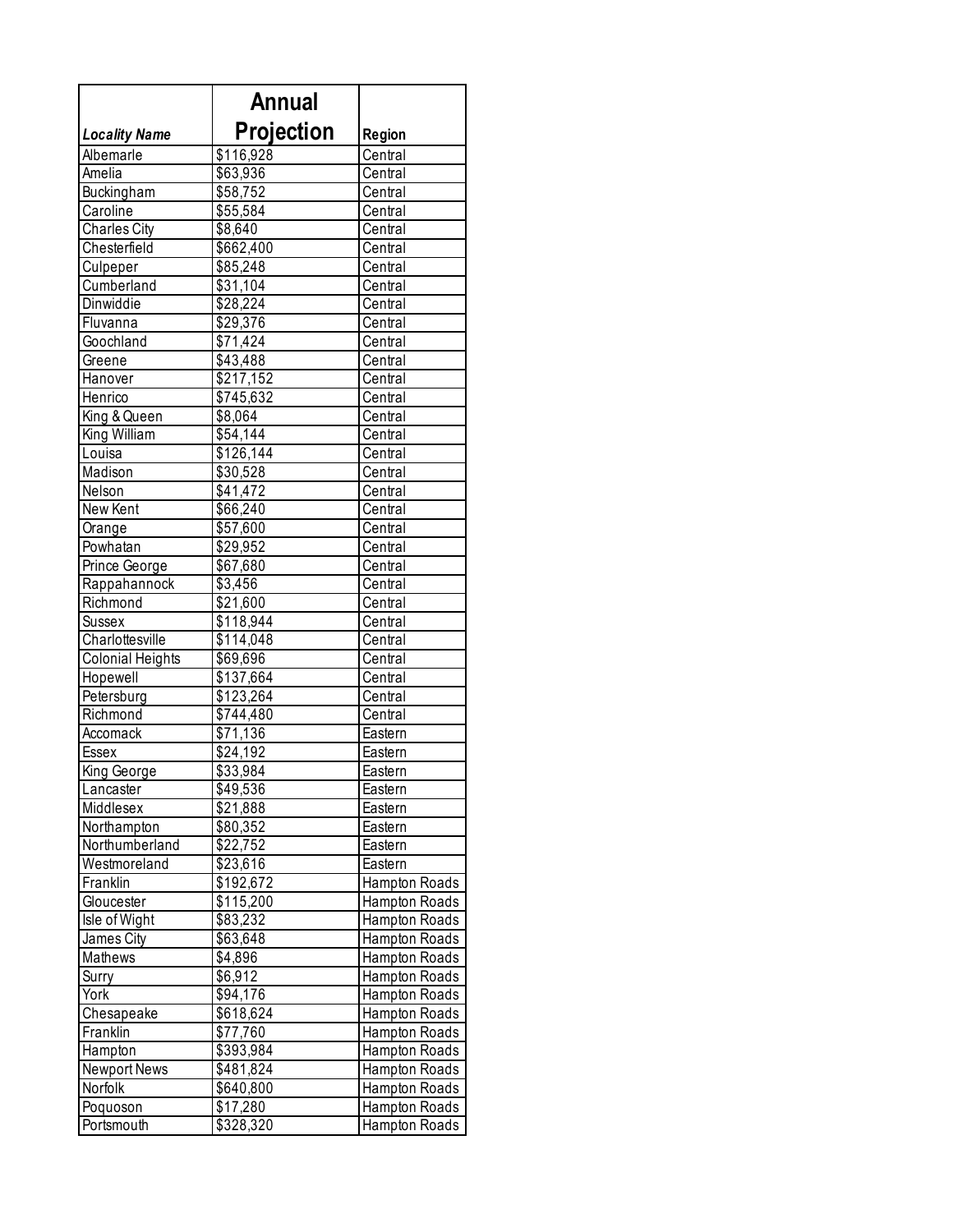| Suffolk          | \$230,976            | Hampton Roads |
|------------------|----------------------|---------------|
| Virginia Beach   | \$1,188,288          | Hampton Roads |
| Williamsburg     | \$29,376             | Hampton Roads |
| Arlington        | \$94,464             | Northern      |
| Clarke           | \$24,480             | Northern      |
| Fairfax          | \$616,032            | Northern      |
| Fauquier         | \$83,232             | Northern      |
| Loudoun          | \$263,808            | Northern      |
| Prince William   | \$394,272            | Northern      |
| Spotsylvania     | \$230,688            | Northern      |
| Stafford         | \$114,048            | Northern      |
| Warren           | $\overline{$}67,104$ | Northern      |
| Alexandria       | \$97,344             | Northern      |
| Fairfax          | $\overline{$}21,888$ | Northern      |
| Falls Church     | $\overline{$8,640}$  | Northern      |
| Fredericksburg   | \$84,096             | Northern      |
| Manassas         | \$188,928            | Northern      |
| Manassas Park    | \$72,288             | Northern      |
| <b>Brunswick</b> | \$41,472             | Southside     |
| Charlotte        | $\overline{$}20,160$ | Southside     |
| Greensville      | $\overline{$}36,000$ | Southside     |
| Halifax          | \$87,840             | Southside     |
| Henry            | \$71,424             | Southside     |
| Lunenburg        | $\overline{$}18,144$ | Southside     |
| Mecklenburg      | \$69,120             | Southside     |
| Nottoway         | \$40,608             | Southside     |
| Patrick          | \$15,552             | Southside     |
| Pittsylvania     | \$178,272            | Southside     |
| Prince Edward    | \$70,848             | Southside     |
| Southampton      | \$24,192             | Southside     |
| Danville         | \$174,528            | Southside     |
| Emporia          | \$53,568             | Southside     |
| Martinsville     | \$17,280             | Southside     |
| Bland            | $\overline{$}14,688$ | Southwest     |
| Buchanan         | $\overline{$8,352}$  | Southwest     |
| Carroll          | $\overline{$}58,176$ | Southwest     |
| Dickenson        | $\sqrt{$3,456}$      | Southwest     |
| Floyd            | \$3,456              | Southwest     |
| Grayson          | \$14,400             | Southwest     |
| Lee              | \$20,736             | Southwest     |
| Russell          | \$8,064              | Southwest     |
| Scott            | \$86,112             | Southwest     |
| Smyth            | \$39,456             | Southwest     |
| Tazewell         | \$64,224             | Southwest     |
| Washington       | \$57,024             | Southwest     |
| Wise             | \$22,752             | Southwest     |
| Wythe            | \$132,192            | Southwest     |
| <b>Bristol</b>   | \$79,488             | Southwest     |
| Galax            | \$13,824             | Southwest     |
| Norton           | \$10,368             | Southwest     |
| Allegheny        | \$21,312             | Valley        |
| Augusta          | \$107,424            | Valley        |
| Bath             | \$15,264             | Valley        |
| Frederick        | \$97,056             | Valley        |
| Highland         | \$0                  | Valley        |
| Page             | \$48,384             | Valley        |